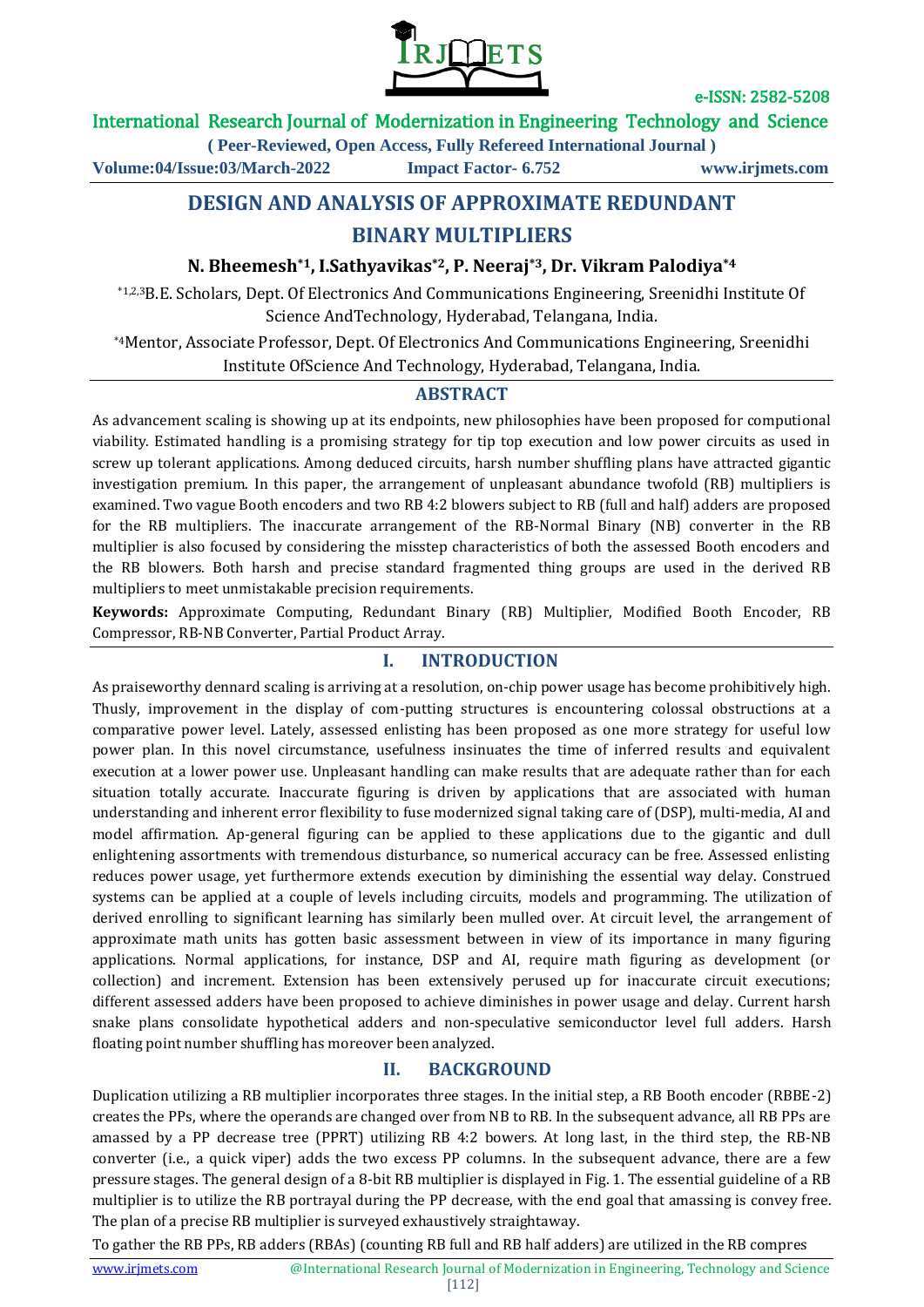

## International Research Journal of Modernization in Engineering Technology and Science

**( Peer-Reviewed, Open Access, Fully Refereed International Journal )**

**Volume:04/Issue:03/March-2022 Impact Factor- 6.752 www.irjmets.com**

sion tree. As a RBA adds two RB operands (i.e., four NB operands) to create one RB number (i.e., two NB num bers), it has four sources of info and two results. Accordingly, the RBA goes about as a RB 4:2 blower. After the RB PP collection, two lines of NB numbers (i.e., one RB number) remain. They should be added by a RB-NB converter to frame the final NB item. The RB-NB converter is a quick viper.

## **III. DESIGN OF APPROXIMATE RB MULTIPLIERS**

Four unpleasant RB multipliers are arranged in this part considering two deduced Booth encoders, two surmised RB 4:2 blowers, and an expected RB-NB converter. Both exact and induced typical PP displays are utilized to meet the split the difference among accuracy and multifaceted nature.

Using the evaluated RB multipliers, we desire to see the going with outcomes. For cruel spots, similar to the proposed incorrect Booth encoders, the encoders known as R4AMBE6 and R4ANMBE6 are used. Pondering RB blowers, in specific For lessening the RB-PP, ARBC-1 and ARBC-2 are used to lower math pressures, further fostering the number related speed, further creating strain delay, also in this way reducing how long vital to complete a work. In solicitation to make an understanding of RB digits into NB digits, the missteps RB-NB (developed from NOR doorways) are used. In a suggestion fuses a surveying factor ( $p= 1, 2, ..., 2N$ ) that has been completed. The degree of this end is not completely permanently set up by the gauge of the Booth code machines, and it tends to the base proportion of little PP regions outlined by the devices. In like manner, presently, the p region PPs are coarse, and that implies it is normal that the evaluated PPs are. We could use a normal RB 4:2 blower to get extra surveyed PPs while similarly accelerating and lessening power usage. Essentially, it does the very same thing as this reaction, on the other hand, really for a barely remarkable clarification, the RB-NB Converter expected to work out the inevitable result will similarly change the tiniest RB numbers. The makers give four propagators of varying cruelty. For all of their countable normalized PP countings (for instance, in), they utilize the specific perceived standard PP bunch when p(N4).

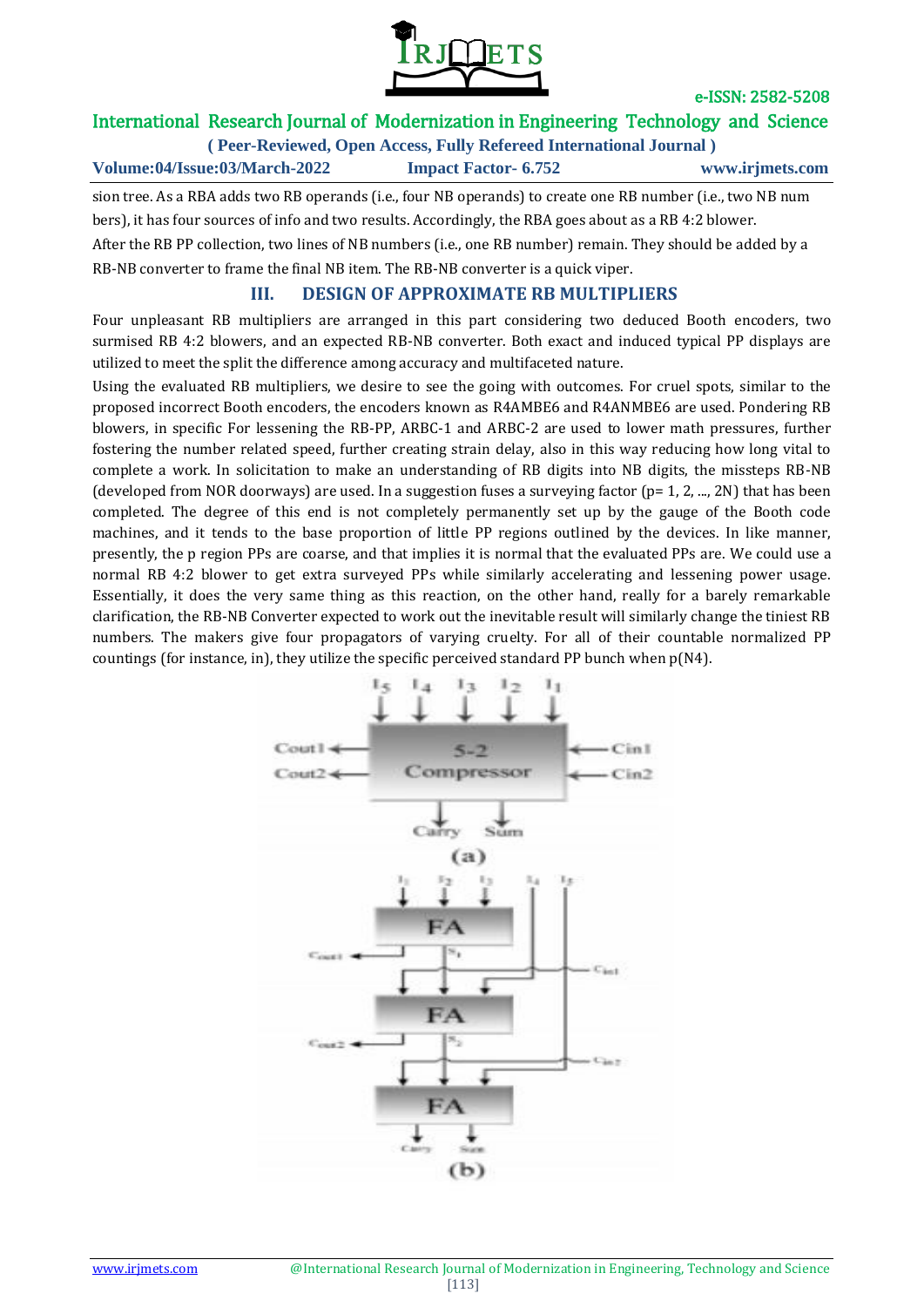



For the better confirmation of the latency in various ways from responsibilities to the yields, two neighbor 5-2 blower cells should be connected together as the pass on undulating wraps up in the following blower block. This point is investigated in the reenactment area. By examining this reality, the essential way will have a spot with the time of Convey yield It should be considered to be that the total of the MUX doors in alongside the one that produces Cout1, and the entry which is managed by Ground, are channel-organized doorways. Thusly, they will show in inertia indistinguishable from 0.25. Likewise, B<sup>-</sup> is passed on through an inverter at the yield community point of the non full swing XOR entryway that produces B. Not with standing, it doesn't affect the deferral of the entire structure. The explanation is that when B is made, it is being managed to the entryways of TG semiconductors in the MUX (Fig. 3). For high thinking respects at the data time of TG, the yield capacitor will be charged to Voltage through the NMOS semiconductor. Simultaneously, B<sup>-</sup> is moved to the yield of the inverter doorway. With the assistance of B<sup>-</sup>, which draws in the PMOS semiconductor, the yield capacitor will absolutely be charged to Voltage respect. For low thinking states in the information time of TG, the NMOS way itself conveys the yield capacitor to the zero worth.

#### **Approximate RB 7-2 Compressor**

As depicted in Fig. 12(a), the 7-2 blower configuration contains nine data sources and four yields. By extending the possibility of 5-2 blower, the data sources showed as I1-I7 will organize the fundamental information sources while Cin1 and Cin2 are the discretionary information sources which secure their characteristics from the lining blower of one matched piece demand lower in significance. The total of the 7-2 blowers of different plans can be depicted by the

going with condition:

 $I1 + I2 + I3 + I4 + I5 + I6 + I7 + Cin1 + Cin2 = Sum + 2 \times (Carry + Cout1) + 4 \times Cout2$ 

As displayed in Fig. 12(b), the typical confirmation of a 7-2 blower can be gotten by the back to back relationship of five FAs. Following the previous conversations, an entrance level deferral of seven XOR thinking doorways is commonplace for the fundamental way. The best-pronounced game plan for explicit overhauls could essentially accomplish six XOR thinking passages delay. If the solitary data (which is applied to the second level FA) is organized of and its differentiating FA block is supplanted and a half snake (HA), by then a 6- 2 blower can likewise be gotten. Nonetheless, the crucial truth related with 6-2 and higher sales blowers is that they have in excess of eight data sources. Appropriately, the yields will be in any event 4 pieces. In like manner, to the extent that attainable for the inactivity from responsibilities to the yields will be four XOR thinking doorways, which interfaces with the Sum yield.

#### **By using All Compressors**

The square outline of Proposed 32x32 first class unpleasant dreary twofold multiplier III is showed up in Fig. 12. To play out the expansion movement the multiplicand is stacked to fragmentary thing generator, the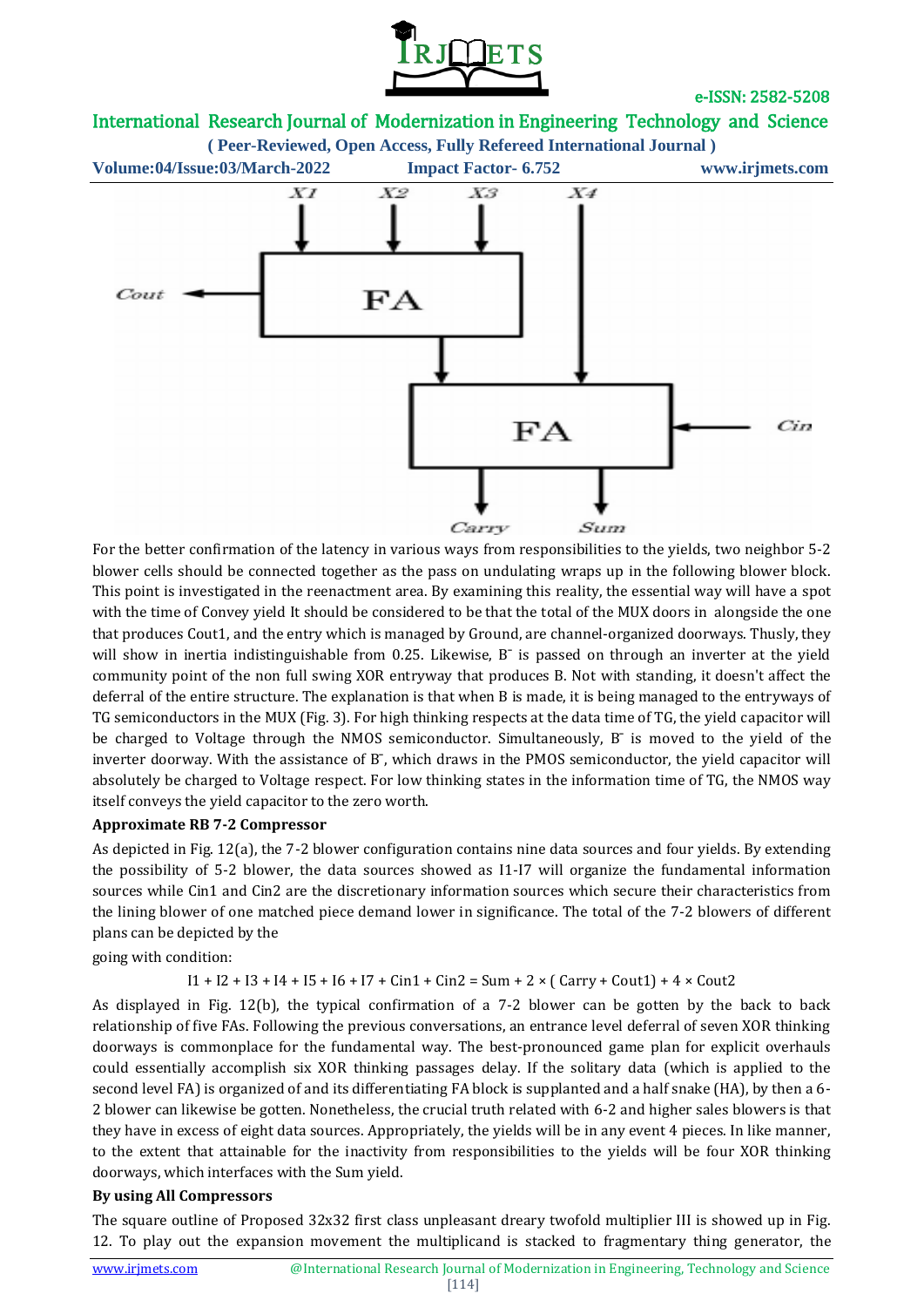

# International Research Journal of Modernization in Engineering Technology and Science

**( Peer-Reviewed, Open Access, Fully Refereed International Journal )**

**Volume:04/Issue:03/March-2022 Impact Factor- 6.752 www.irjmets.com**

multiplier is stacked to changed corner encoder (MBE) which diminishes the multiplier parts of half. The yield of MBE is stacked to inadequate thing generator. The partial things are made by midway thing generator and assortment of inadequate things is finished using 4:2, 5:2 and 7:2 blowers.



# **IV. ERROR ANALYSIS AND HARDWARE EVALUATION**

### **RB 4:2 Compressor Evaluation**

The proposed approximate RB 4:2 compressors, i.e., ARBC-1 and ARBC-2 are compared with exact RB converter (ERBC) in Table 8. ARBC-1 and ARBC-2 reduce the energy by over 47% and 64%, respectively, compared with ERBC.

### **Error Analysis of Approximate RB Multipliers**

Albeit the mistake pace of each inexact circuit (or module) has been introduced, the blunder qualities of the whole surmised Booth multiplier should be likewise thought of. For estimated plans, a few measurements have been proposed to quantify the mistake of rough adders and multipliers including the mean blunder distance , the general mistake distance and the standardization of MED (NMED) [42].Three primary blunder measurements, i.e., NMED, MAE and MRED, are utilized to analyze different inexact plans of different sizes:

- The NMED is defined as the standardized MED by the greatest result of the precise plan.
- MAE is defined as the greatest outright blunder.
- The MRED is defined as the mean relative mistake distance, and the general blunder distance (RED) is defined as the ED over without a doubt the exact outcome.

All of the four assessed RB multipliers have near NMED and MRED. As p constructs, more errors are introduction due to the extending number of inferred Booth encoders and blowers used in the arrangement. The mix-ups of the harsh RB multipliers increase logarithmically with an immediate addition of p for both 16 cycle and 32-digit plans. These results confirm that the best plans are astoundingly close. Their hardware features are considered in the accompanying area. The NMEDs of the estimated RB multipliers using both unmistakable RN converter and induced RN convert. As the eventual outcomes of R4ARBM3 and R4ARBM4 are close to that R4ARBM2, for clearness simply the NMEDs of R4ARBM1 and R4ARBM2 are shown. All vague RB multipliers using the proposed ARNC have more unobtrusive NMEDs than using exact RB-NB converter (ERNC). Accordingly, these outcomes insist that the proposed ARNC can change bungles from the unpleasant Booth encoder and the ARBCs.

### **Hardware Evaluation of Approximate RB Multipliers**

Hardware evaluation by amusement is pursued for the star presented inferred multipliers under comparative circumstances as in Section 4.1. The power, area and deferment of 16-bit and 32-cycle exact and deduced RB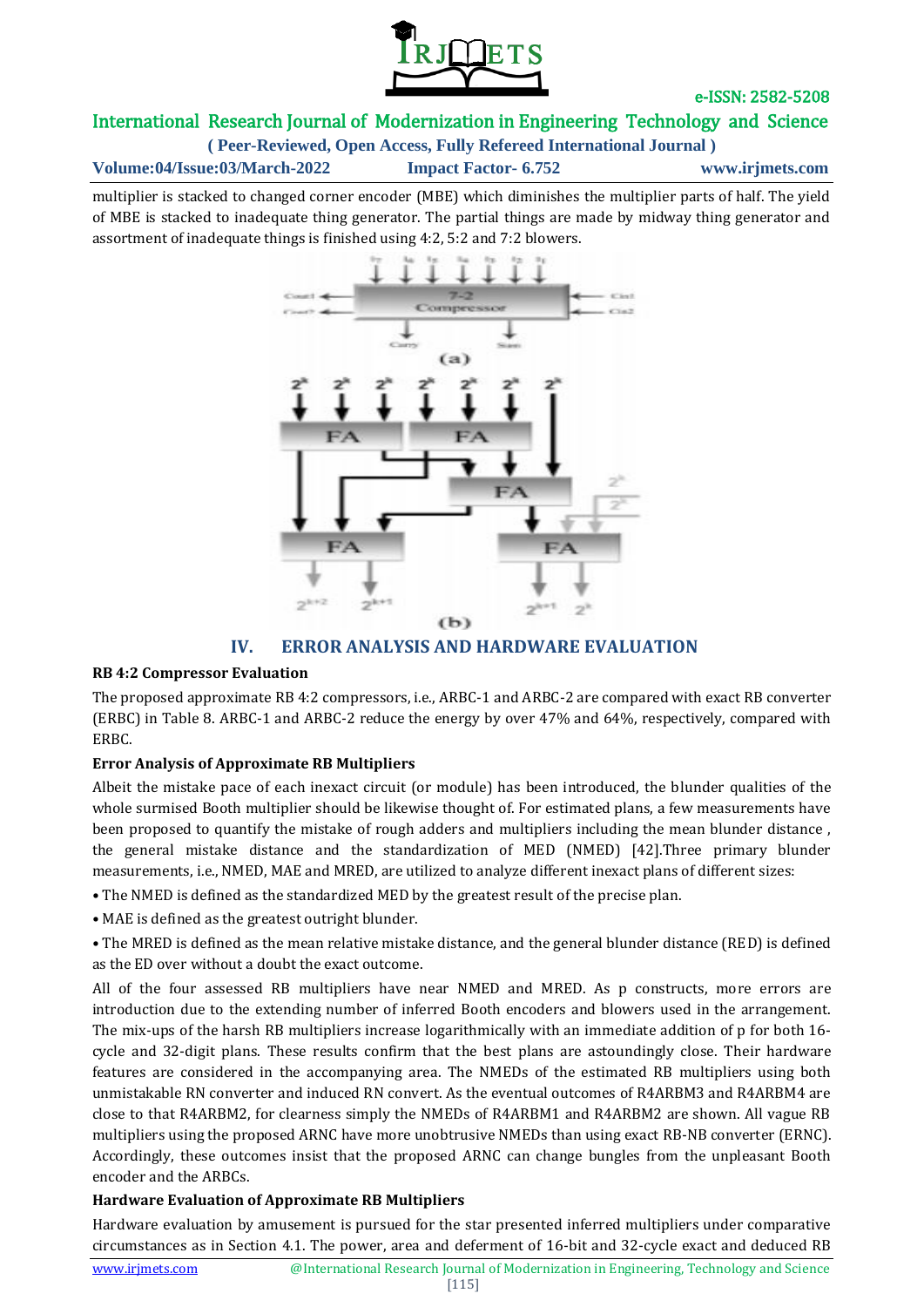

# International Research Journal of Modernization in Engineering Technology and Science

**( Peer-Reviewed, Open Access, Fully Refereed International Journal )**

**Volume:04/Issue:03/March-2022 Impact Factor- 6.752 www.irjmets.com**

multipliers are analyzed in Table 11.The locale of the unpleasant RB multipliers lesser with an augmentation of p for both 16-bit and 32-bit plans. This occurs considering the way that when all the more unpleasant units (counting Booth encoders, blowers and the RB NB converter) are used, more locale is saved because of the chipped away at reasoning. As ARBC1 is more complicated than ARBC2 the areas of R4ARBM1 and R4ARBM3 are insignificantly greater at a greater worth of p (in view of ARBC1).The deferral and power moreover decline exactly as expected; these two estimations are considered by using the energy. As shown in Fig. 11, the energy of the four plans decline with an addition of p. Both R4ARBM2 and R4ARBM4 have lower, while R4ARBM4 is magnificent. The energy of R4ARBM1 is to some degree greater than for other three plans. The delay of the proposed inferred multipliers is shown in Table true to shape, the deferral of the blower is the longest.

| <b>TABLE 8</b>                                          |  |  |  |  |
|---------------------------------------------------------|--|--|--|--|
| Comparison between Exact and Approximate RB Compressors |  |  |  |  |

| RB compres-<br><b>SOTS</b> | Power<br>$(\mu W)$ | Delay<br>(ps) | Area<br>$(\mu m^2)$ | Energy<br>(aJ) | Error<br>Rate |
|----------------------------|--------------------|---------------|---------------------|----------------|---------------|
| <b>ERBC</b>                | 4.54               | 180           | 17.56               | 816.6          | $0.0\%$       |
| ARBC-1                     | 3.07               | 140           | 12.77               | 429.8          | 25.0%         |
| $ARBC-2$                   | 2.06               | 140           | 9.31                | 288.4          | 31.6%         |

| TABLE 9 |                                            |  |  |  |
|---------|--------------------------------------------|--|--|--|
|         | <b>Multipliers and Their Abbreviations</b> |  |  |  |

| <b>Abbreviation</b>              | <b>Designs</b>                                  |
|----------------------------------|-------------------------------------------------|
| <b>R4ERBM</b>                    | Radix-4 exact RB multiplier                     |
| R <sub>4</sub> AMB <sub>E6</sub> | Radix-4 approximate modified Booth              |
|                                  | encoder with 6 errors in the K-Map              |
| R4ANMBE6                         | Approximate radix-4 the new modified            |
|                                  | Booth encoder with 6 errors in the K-Map        |
| ARBC-1                           | The first approximate RB compressor             |
| ARBC-2                           | The second approximate RB compressor            |
| R4TBM                            | Naive radix-4 truncated Booth multiplier        |
|                                  | without error compensation                      |
|                                  | Design 1 using R4AMBE6 to generate the $p$      |
| R4ARBM1                          | least significant PP columns and ARBC-1 to      |
|                                  | perform the approximate PP accumulation         |
|                                  | Design 2 using R4AMBE6 to generate the p        |
| R <sub>4</sub> ARBM <sub>2</sub> | least significant PP columns and ARBC-2 to      |
|                                  | perform the approximate PP accumulation         |
|                                  | Design 3 using R4ANMBE6 to generate the         |
| R <sub>4</sub> ARBM <sub>3</sub> | p least significant PP columns and ARBC-1       |
|                                  | to perform the approximate PP accumulation      |
|                                  | Design 4 using R4ANMBE6 to generate the         |
| R <sub>4</sub> ARBM <sub>4</sub> | p least significant PP columns and ARBC-2       |
|                                  | to perform the approximate PP accumulation      |
|                                  | Radix-4 approximate Booth multiplier with       |
| R4ARBM04[22]                     | PP truncation                                   |
|                                  | Radix-4 approximate Booth multiplier with       |
| R4ABM11 [25]                     | PP truncation and error compensation            |
|                                  | Radix-4 approximate Booth multiplier with       |
| R4ABM12 [26]                     | an adaptive conditional-probability estimator   |
|                                  | Radix-8 approximate Booth multiplier with       |
| R8ABM2-C15 [19]                  | approximate recoding adder and error com-       |
|                                  | -pensation with 15 bits truncation              |
|                                  | Radix-8 approximate Booth multiplier with       |
| R8ABM2-C30 [19]                  | approximate recoding adder and error com-       |
|                                  | -pensation with 30 bits truncation              |
| RAD256 [20]                      | Hybrid high radix approximate 16-bit multiplier |
| RAD2 <sup>24</sup> [20]          | Hybrid high radix approximate 32-bit multiplier |
|                                  |                                                 |

# **V. APPLICATION CASE STUDIES**

The proposed inexact RB multipliers are applied to FIR filtering, k-mean bunching and HDR picture handling in this part. As R4ARBM2 shows the best exactness, it is initially utilized in this part for each of the four applications and afterward the outcomes from all R4ABMs and R4ARBMs are analyzed.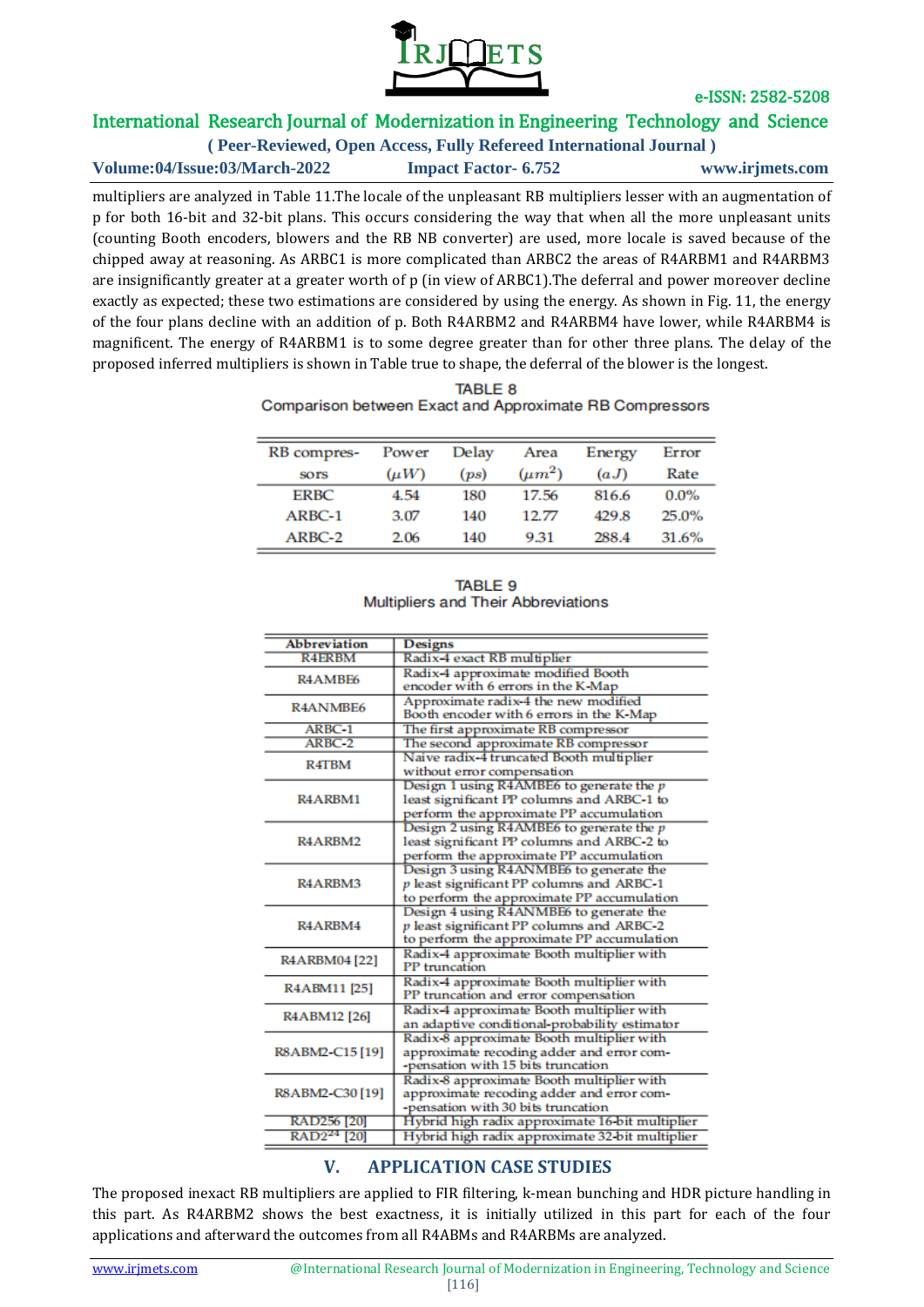

# International Research Journal of Modernization in Engineering Technology and Science

**( Peer-Reviewed, Open Access, Fully Refereed International Journal ) Volume:04/Issue:03/March-2022 Impact Factor- 6.752 www.irjmets.com**

#### **FIR Filter**

R4ARBM2 is applied to a 73-tap low-pass restricted inspiration response (FIR) channel using a Kaiser Window to additionally support the proposed plans. The Filter Design and Analysis Instrument in Matlab software is used to arrangement the FIR channel. The pass-band additionally stop-band frequencies of the channel are set to 8 kHz and 15 kHz, independently, while the model repeat is 100 kHz. The information signal is given by  $s =$  $s1(n)+s2(n)+s3(n)+wgn(n)$ , where s1, s2 and s3 are sinusoidal signs with 1 kHz, 15 kHz and 20 kHz frequencies, exclusively, and a white Gaussian disturbance with - 30dBW power. The data signal-to-fuss extent (SNR in) and result signal-to-upheaval extents (SNR out) are used to assess the quality of the FIR channel that is arranged using inaccurate Stall multipliers. For all cases, the SNR in of - 3.0257dB is used for connection. The SNR out of the FIR channel yield signal dealt with by using R4ARBM2 is given in Table 15. R4ARBM2 with p≤14 makes incredible results for this application. This is unsurprising with the mix-up examination of Segment 4.The proposed ARBMs are furthermore differentiated and R4ABMs for p=14. Table 16 shows the power, delay, energy besides SNR out while including the relating multipliers in the FIR application. The power is assessed with the seat mark data. The proposed R4ARBMs show basically better results than R4ABMs. The result with SNR out=33.05dB for R4ARBM2 is awesome. Notwithstanding, R4ABM2 with p=14 has lower energy than R4ARBMs.

#### **K-Mean Clustering**

K-mean gathering is a method for pack examination in information. It parts n discernments into K packs with the nearest mean. The proposed 16-digit R4ARBM2 is applied to work out the squared deviation between centre having a spot with different packs. The F-measure regard is used as the estimation to survey the bundling results. It thinks about both the exactness and the survey of the test. In this manner, the F-measure score can be translated as a weighted ordinary of the exactness and audit. The best worth of the F-measure score is 1 and its most incredibly awful worth is 0. Each F-measure regard is the typical of 50 examinations for each enlightening assortment.

### **VI. CONCLUSION**

The proposed approximate Booth encoders on conventional exact Booth encoders(R4AMBE6) and new exact Booth encoders (R4ANMBE6) have moderate error and energy consumption; also they achieve a very good trade off between error and performance.

The two proposed RB 4:2 compressors (ARBC-1 and ARBC-2) reduce the energy consumption by over 47% and 64%, respectively, compared with ERBC.

Four approximate RB multipliers (R4ARBM1, R4ARBM2, R4ARBM3 and R4ARBM4) have been designed based on approximate Booth encoders, approximate RB 4:2 compressors, (exact and approximate) regular partial product arrays, and approximate RB-NB converters. Error analysis and simulation show that the approximate RB multipliers are very good designs when considering the NEP as metric.

Three case studies of error-resilient applications together with benchmark data have also been presented to show the validity of the proposed designs.

The proposed approximate redundant binary multipliers are effificiently for error-tolerant applications with high accuracy.

# **VII. REFERENCES**

- [1] J. Han and M. Orshansky, "Approximate computing: an emerging paradigm for energy efficient design," in Proc. 18th IEEE European Test Symposium, 2013, pp.1-6.
- [2] V. Chippa, S. Chakradhar, K. Roy and A. Raghunathan, "Analysis and characterization of inherent application resilience for approximate computing,"in Proc. 50th Annual Design Automation Conference (DAC), 2013, Article 113, 9 pages.
- [3] S. Venkataramani, S. Chakradhar, K. Roy and A. Raghunathan, "Approximate computing and the quest for computing efficiency," in Proc. 52nd Annual Design Automation Conference (DAC), 2015, Article 120, 6 pages.
- [4] Q. Xu, N. S. Kim and T. Mytkowicz, "Approximate computing: a survey," IEEE Design and Test, vol. 33,